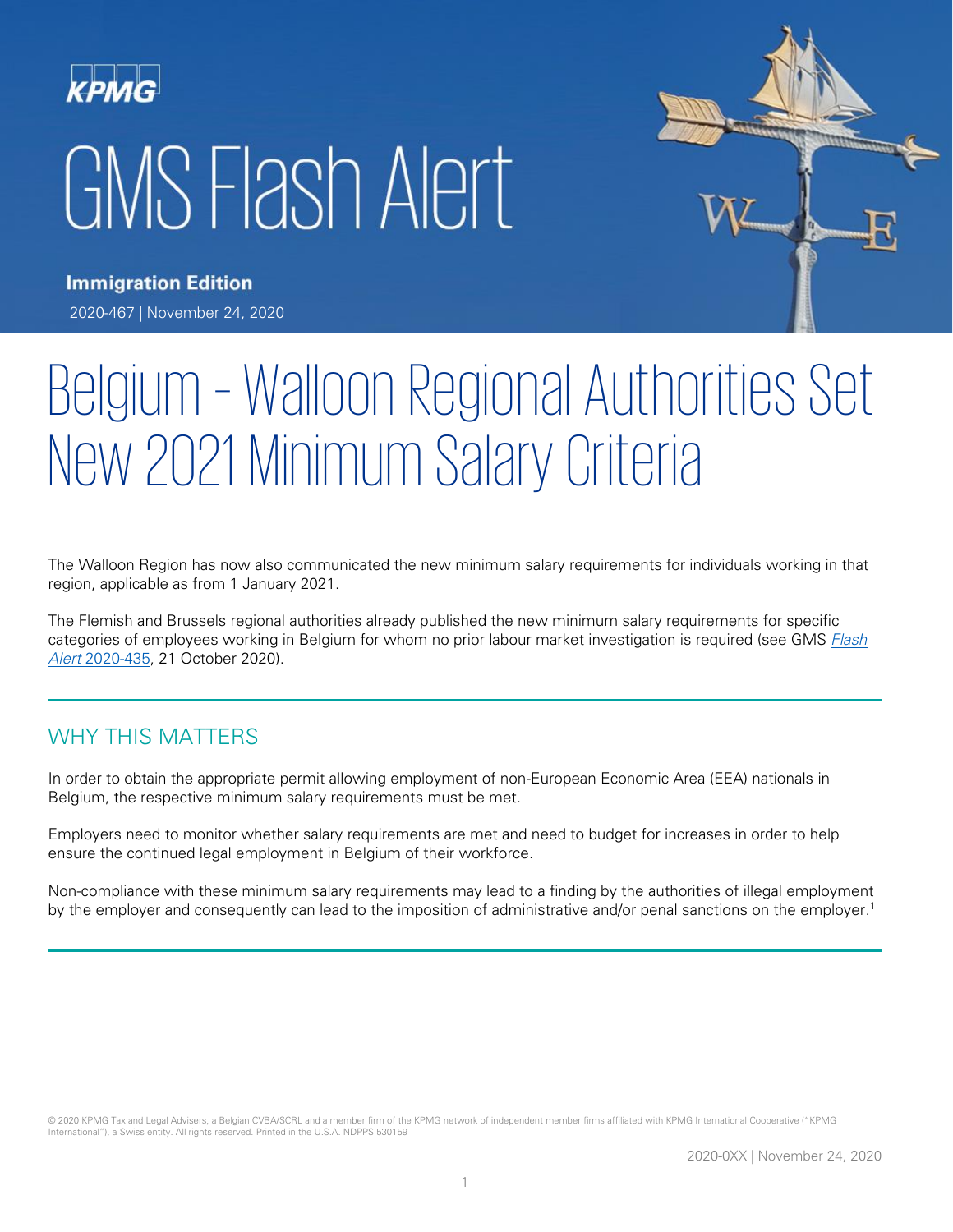# **New Minimum Salary Thresholds**

| Amounts for 2021 ( $\varepsilon$ )                    | <b>Brussels Region</b> <sup>2</sup> | <b>Walloon Region</b> <sup>3</sup> | <b>Flemish Region</b> <sup>4</sup> |
|-------------------------------------------------------|-------------------------------------|------------------------------------|------------------------------------|
| Highly-skilled employees                              | 43,395                              | 43,395**                           | 43,524*                            |
| Management personnel                                  | 72,399                              | 72,399 **                          | 69,638                             |
| <b>EU Blue Card</b>                                   | 56,111                              | 56,111                             | 52,229                             |
| Trainee                                               | Min. salary (sector)                | Min. salary (sector)               | Sufficient means of<br>existence   |
| Medium-skilled employees in<br>bottleneck professions | N/A                                 | N/A                                | Min. salary (sector)               |

\* For employees with a local Belgian contract working in the Flemish Region and under 30 years of age, the amount is €34,819.20. The higher amount needs to be met as soon as the employee turns 30.

\*\* The amounts for the highly-skilled and management personnel will need to be confirmed by a vote of the 2021 Budget Decree.

# **Penalties**

Employing a non-EEA national without a legal right to work in Belgium can result in a penalty of between €400.00 and €8,000.00 per infraction.

Employing a non-EEA national without a legal right to work nor a legal right to reside in Belgium can result in a penalty of between €2,400.00 and €48,000.00 per infraction. In addition to the fines, in theory, a sentence of imprisonment of six months to three years may be imposed.

#### KPMG NOTE

Prior to employing non-EEA nationals in Belgium, companies must obtain a Belgian work permit, or a Single Permit for these employees. The conditions to obtain such a permit are very strict. Except for specific categories of employees above-noted, a labour market investigation is required. Such investigations can be time consuming and can lead to a refusal to grant the permit by Belgium's immigration authorities.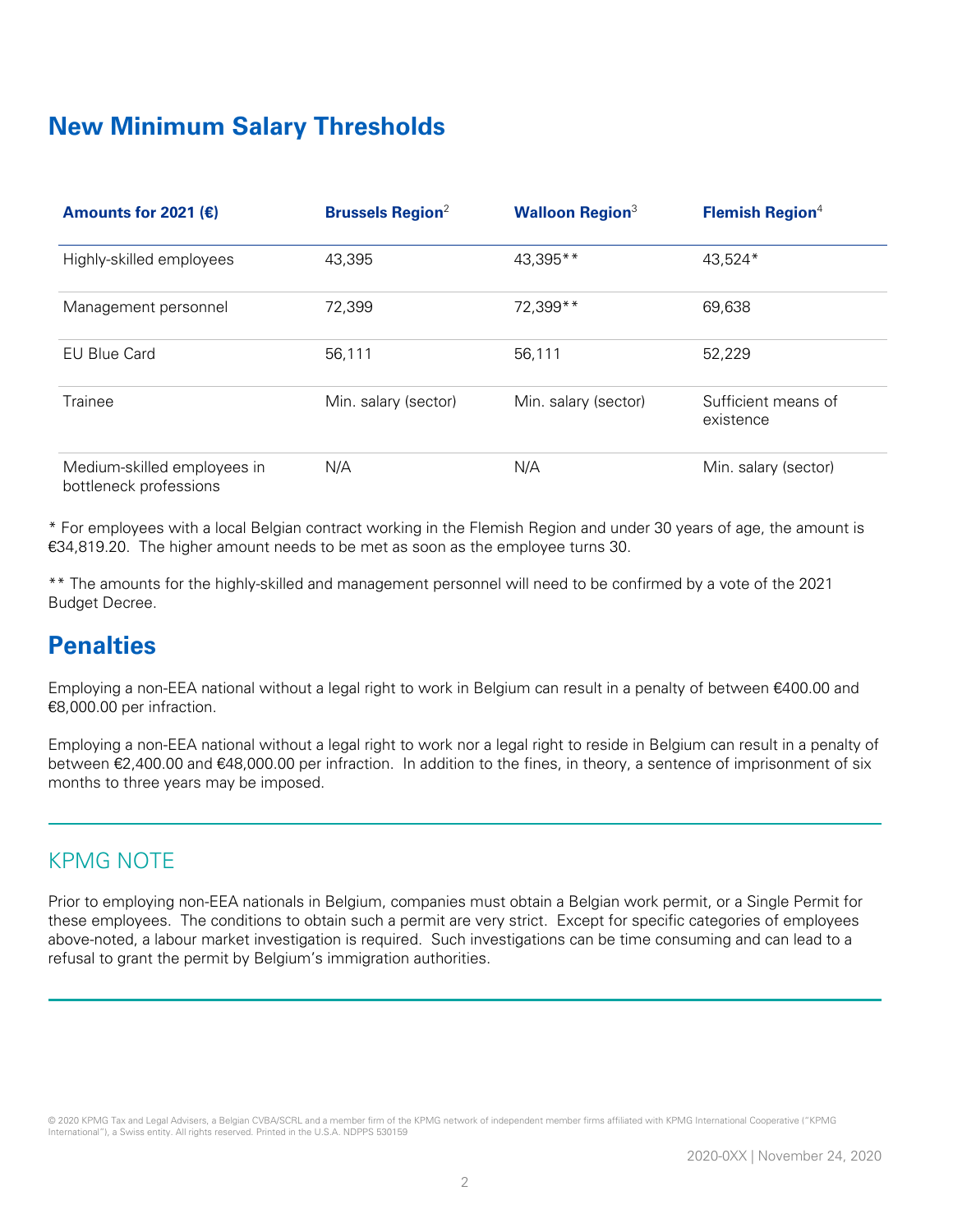## FOOTNOTES:

1 Article 175 of the Belgian Social Penal Code, "Sociaal Strafwetboek/ Code pénal social": [https://www.ejustice.just.fgov.be/cgi\\_loi/change\\_lg.pl?language=nl&la=N&cn=2010060607&table\\_name=wet](https://www.ejustice.just.fgov.be/cgi_loi/change_lg.pl?language=nl&la=N&cn=2010060607&table_name=wet) .

Federal Public Service Employment, Labour and Social Dialogue, Belgian Immigration Office, "Poursuites pénales" at: <https://emploi.belgique.be/fr/propos-du-spf/infractions/cheminement-dun-proces-verbal/poursuites-penales> .

2 Minimum salary thresholds for the Brussels Region: dedicated Single Permit page of the [official website](http://werk-economie-emploi.brussels/en/single-permit-your-situation) of the Brussels government.

3 Minimum salary thresholds for the Walloon Region: dedicated Single Permit page of the [official website](https://emploi.wallonie.be/home/travailleurs-etrangers/permis-de-travail.html) of the Walloon government will be updated soon.

4 Minimum salary thresholds for the Flemish Region: dedicated Single Permit page of the [official website](https://www.vlaanderen.be/gecombineerde-vergunning-van-bepaalde-duur/gecombineerde-vergunning-categorieen-en-procedure) of the Flemish government.

\* \* \* \*

© 2020 KPMG Tax and Legal Advisers, a Belgian CVBA/SCRL and a member firm of the KPMG network of independent member firms affiliated with KPMG International Cooperative ("KPMG International"), a Swiss entity. All rights reserved. Printed in the U.S.A. NDPPS 530159